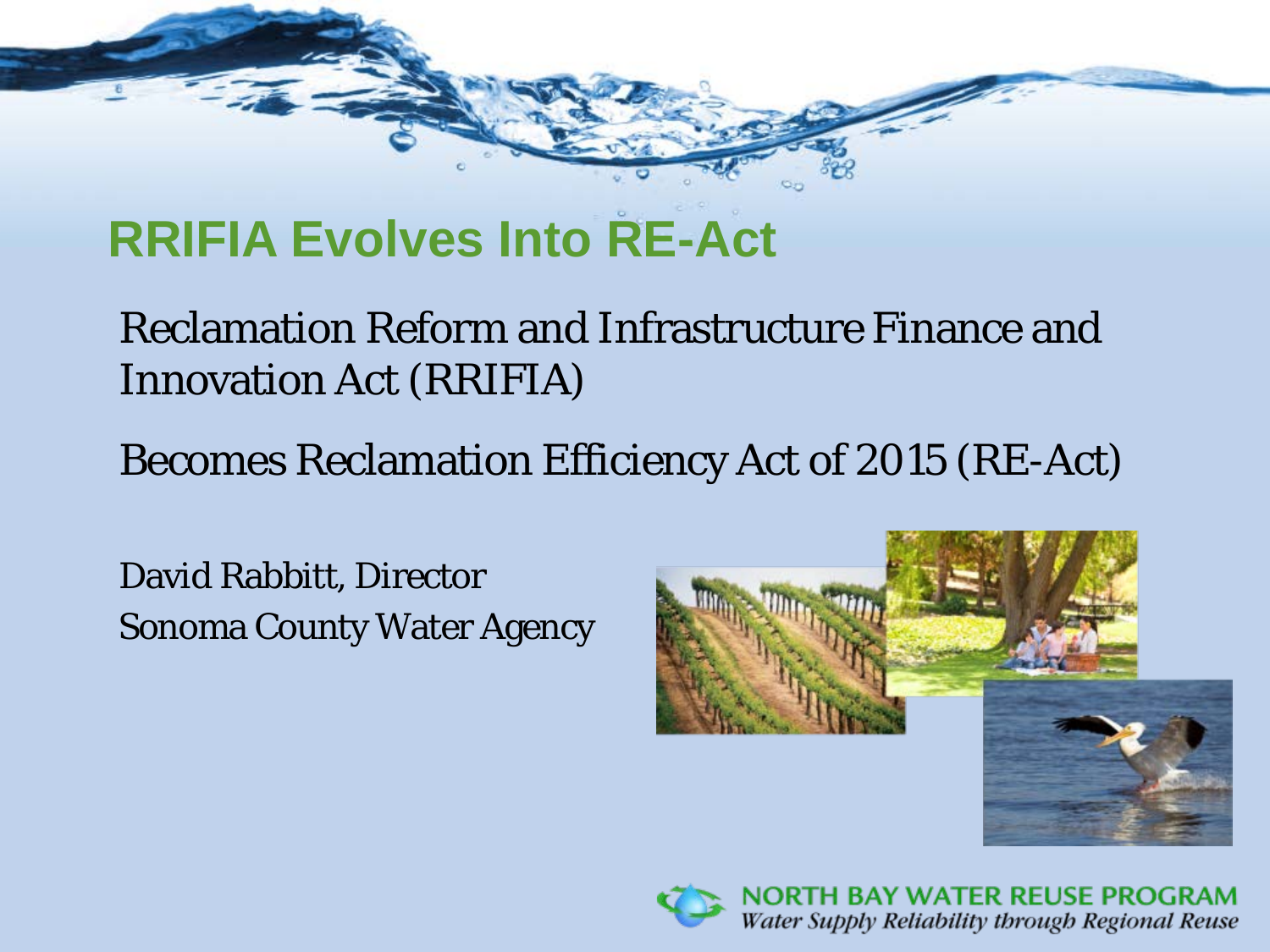#### **Who we are**

- North Bay Water Reuse Authority (NBWRA)
- Portions of Marin, Sonoma and Napa Counties around San Pablo Bay
- 10 members agencies; 3 counties and 7 water and wastewater districts



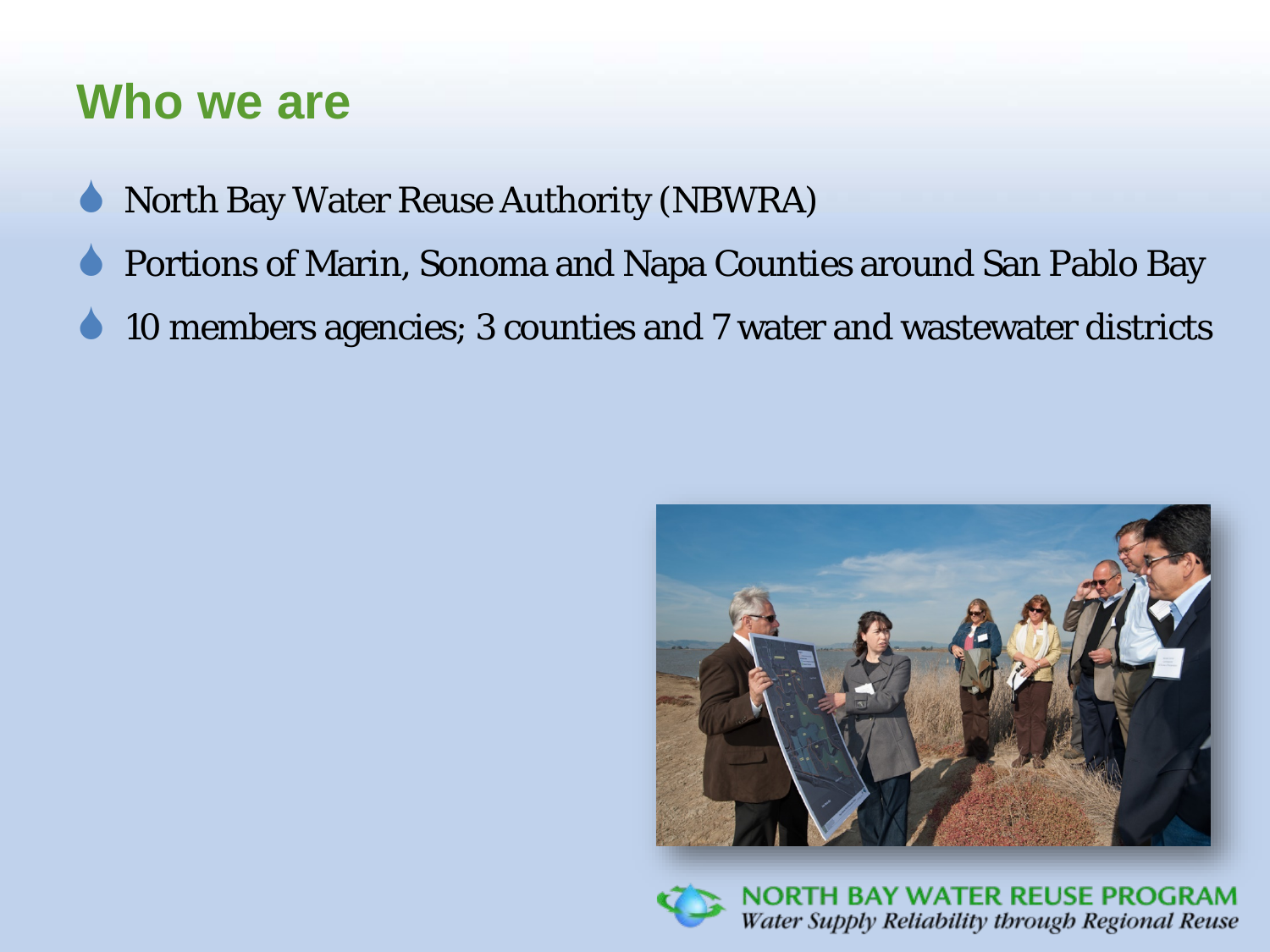#### **Why we are advocating for RE-Act**

- We have 2 phased regional water recycling program
- Phase 1 is valued at \$100M in infrastructure implemented with:
	- <sup>o</sup> \$25M in USBR Title XVI funds
	- <sup>o</sup> \$4.8M in Prop 50 and 84 funds (to date)
	- <sup>o</sup> \$74.2 in local rate payer funds



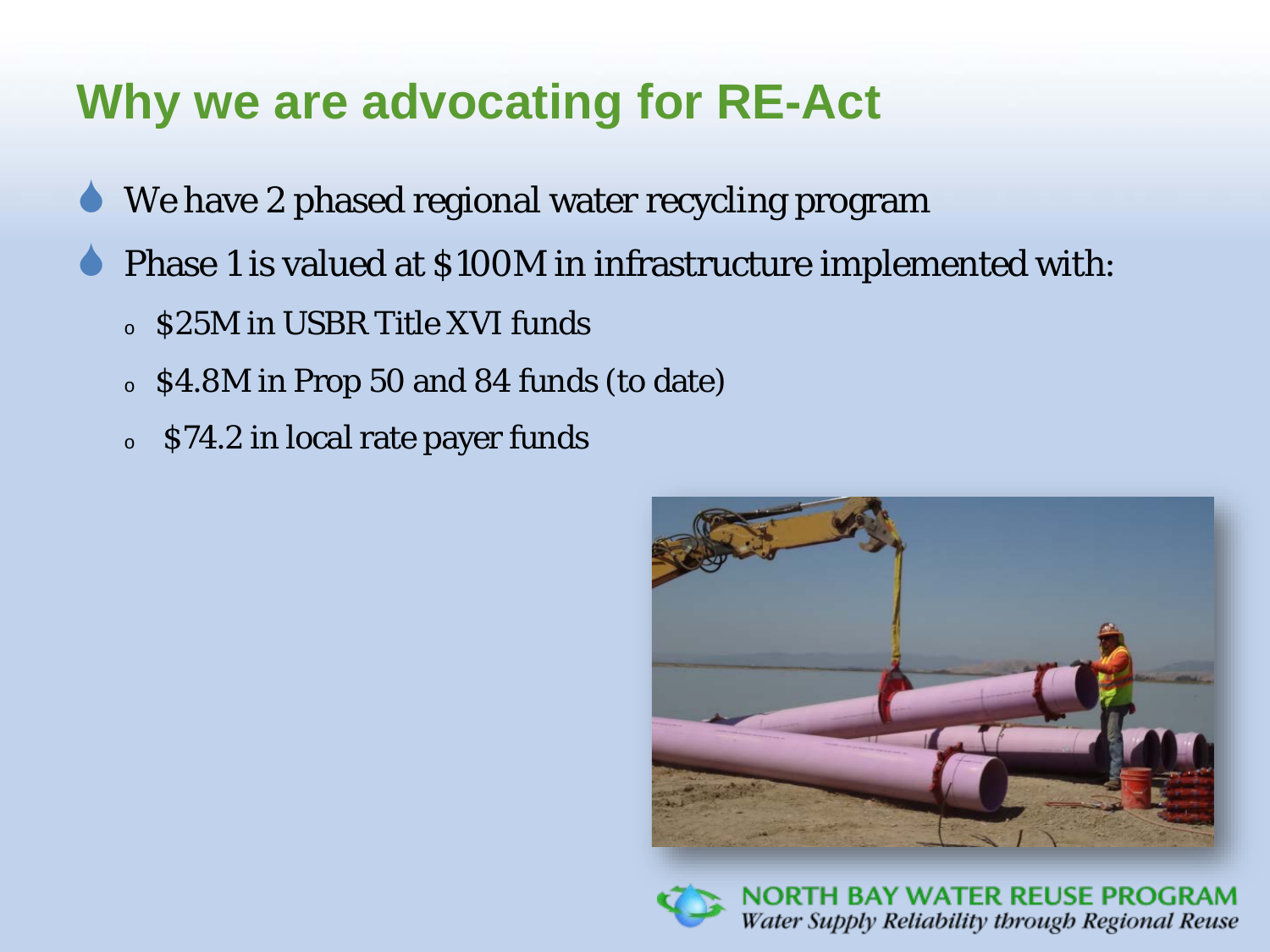## **Why we are advocating for RE-Act**

- Phase 2 is currently being studied
- Identified an additional 25,000 AFY of recycled water that can be captured and stored
- Initial cost estimates value Phase 2 infrastructure at \$125M
- We need funding tools to provide financial assistance to implement Phase 2 projects

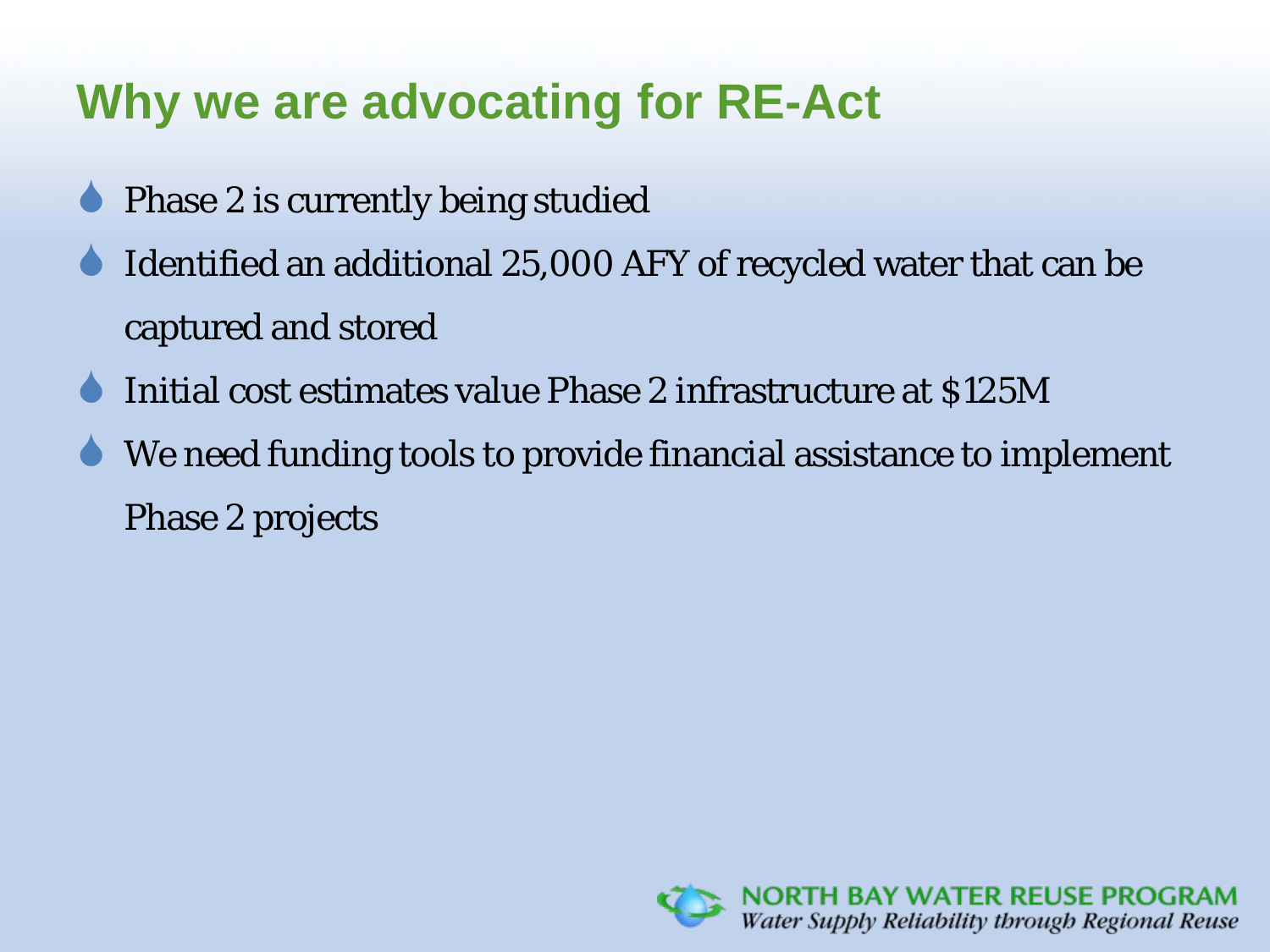#### **Three key "tools" addressed in both RRIFIA and RE-Act:**

- Both proposals amend existing Reclamation authorities to provide assistance to water managers across the West
- The tools:
	- 1) Federally Backed Loans
	- 2) Transfer of Title of Reclamation Facilities or Elements of Facilities
	- 3) Cost-Shared Competitive Grants for Small-Scale Storage, Integrated Regional Water Management and Recycling

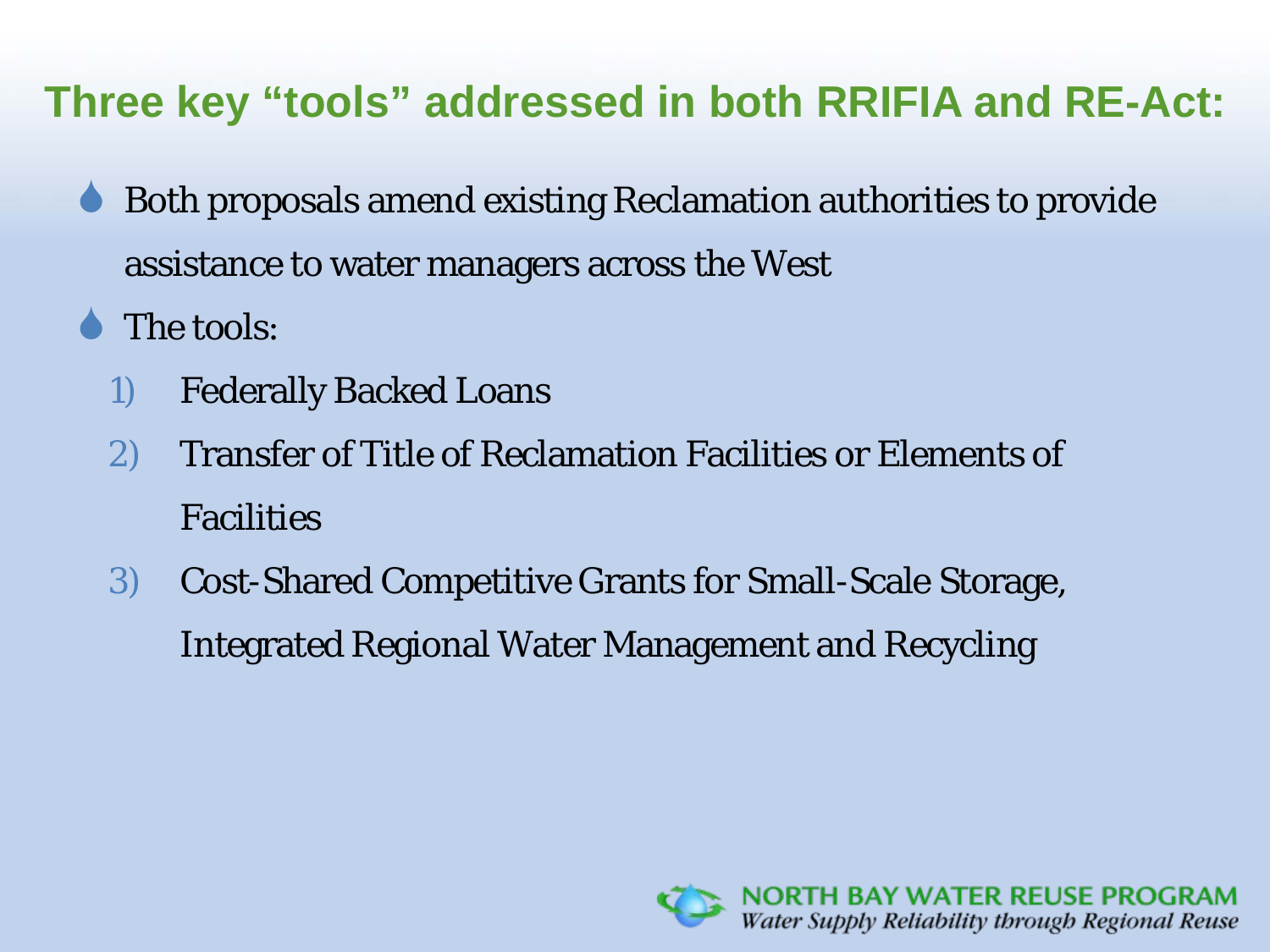#### **Federally Backed Loans & Grants included in Water 21**

- Water in the 21st Century (S. 176 and HR 291) includes authority for the Bureau to make:
	- <sup>o</sup> Federal backed loans of up to 90% of project costs
	- <sup>o</sup> Grants of up to \$15M or 50% of project costs
	- <sup>o</sup> Title transfer provisions

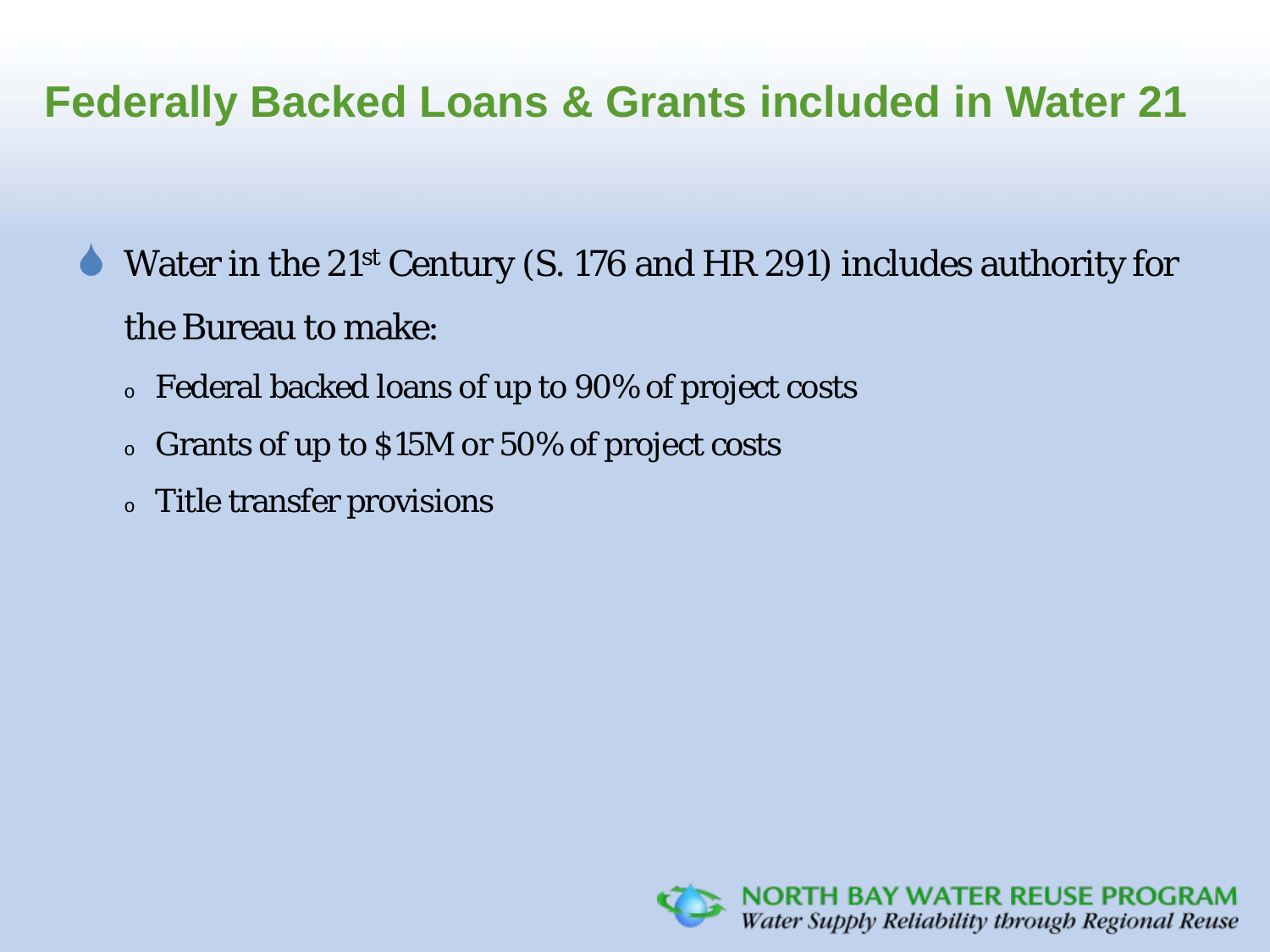# **Reclamation Efficiency Act of 2015 (RE-Act)**

- Added a budget offset
- Caps loans at 49% of project costs
- Increase maximum competitive grants from \$15M to \$20M or 25% of project costs
- Title transfer language identical to W21
- Adds congressional oversight

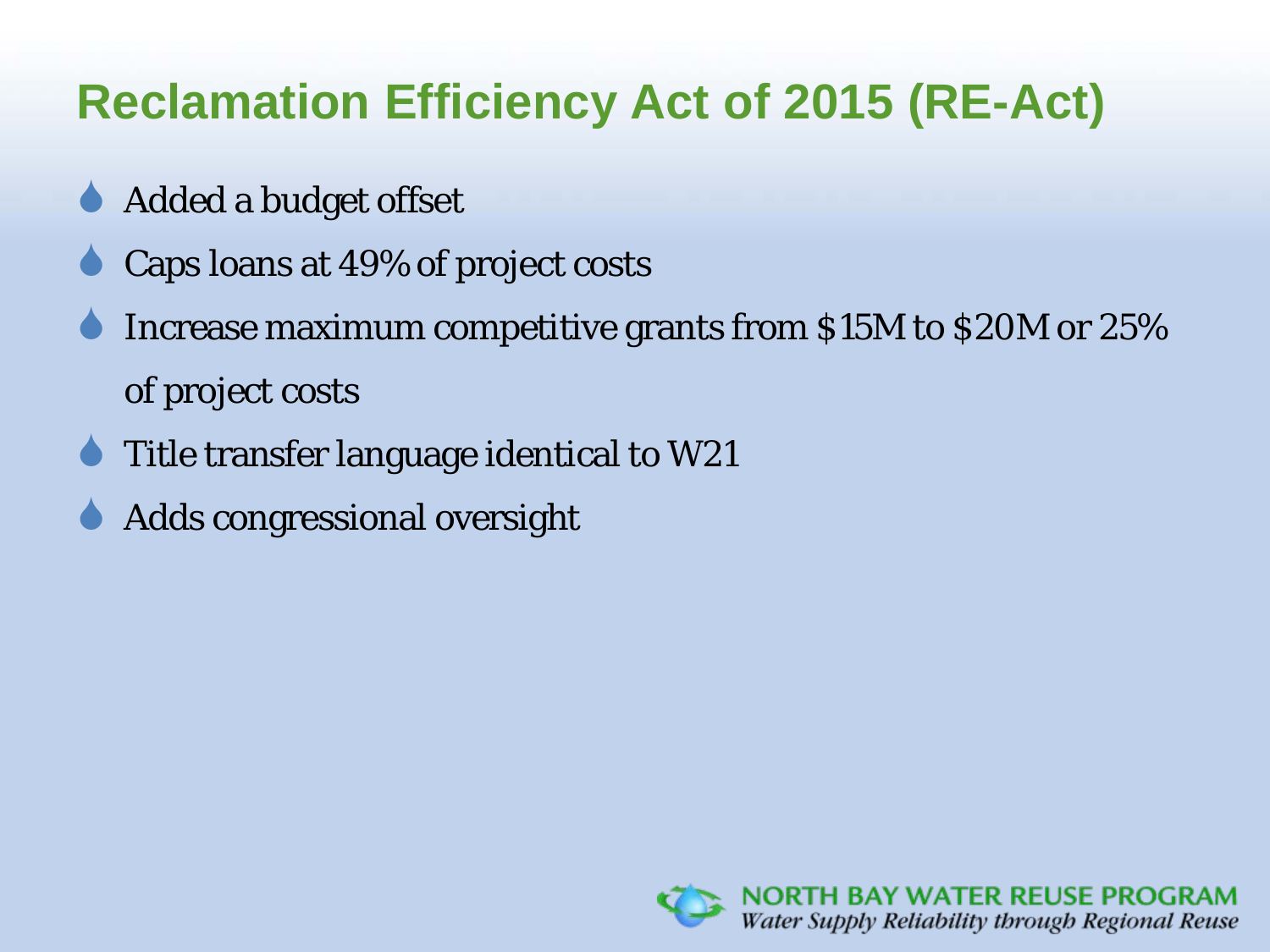#### **Deauthorization Process**

- Expedited process to deauthorize Reclamation projects and programs no longer viable
- Reclamation would work with Congress and project and program sponsors to identify projects and programs no longer viable
- Create a budget offset (savings) to pay for:
	- <sup>o</sup> A competitive grant program
	- <sup>o</sup> A guaranteed and secured loan program

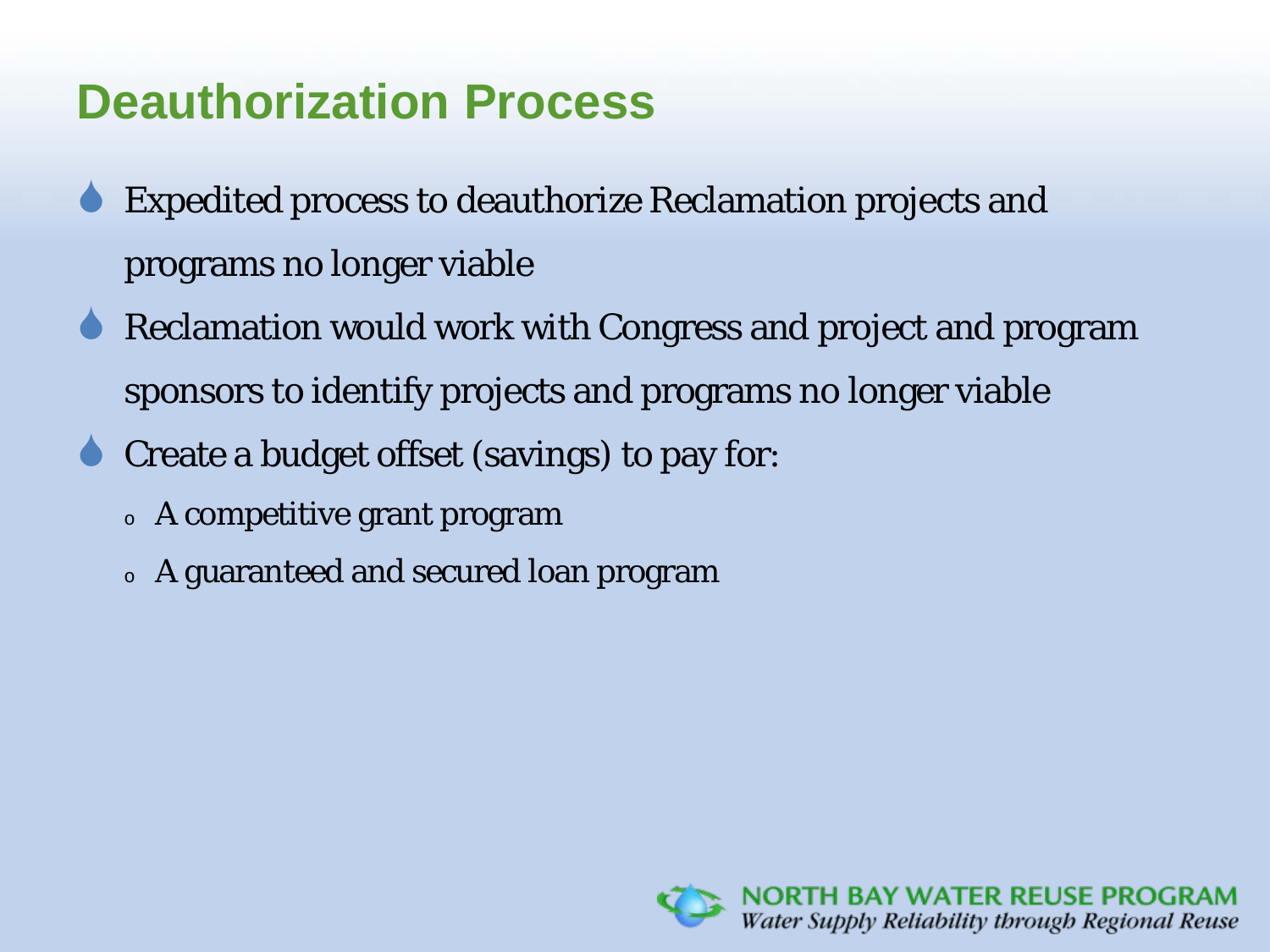# **RE-Act Loans**

- New Reclamation financing tool for water infrastructure projects associated with Reclamation projects (including Title XVI Projects) and provides:
	- <sup>o</sup> Credit assistance for up to 49% of total project costs with a repayment period of up to 35 years at Treasury interest rates
	- $\circ$  Annual debt service savings of 10-20 % or more
	- <sup>o</sup> Improved flexibility and cost-shavings in comparison to municipal financing

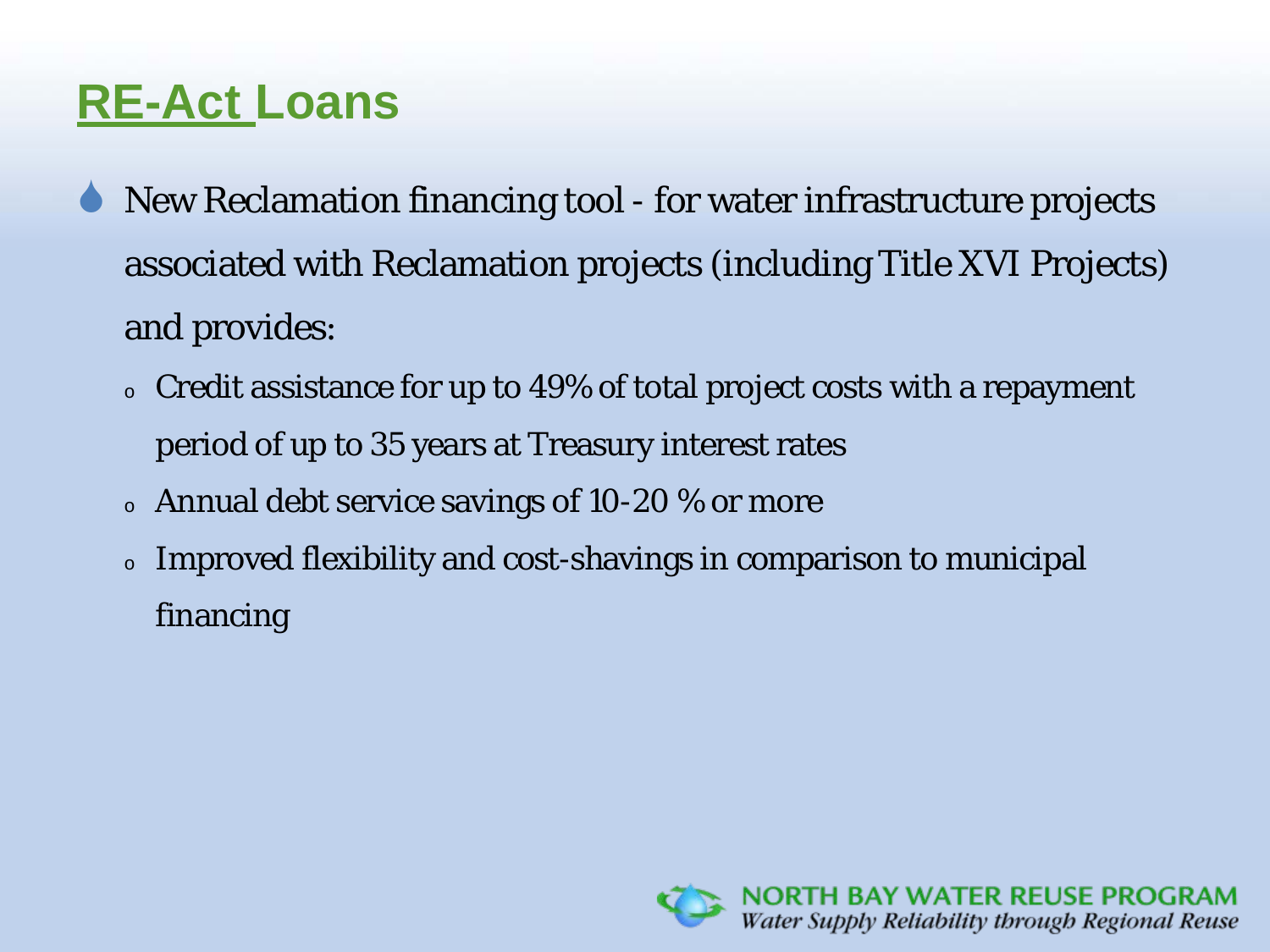## **RE-Act Loans**

- Who's Eligible? Water management and supply improvements, energy efficiency or hydropower, or other projects that meet other federal interests
- Congressional Budget Office (CBO) only scores the subsidy associated with the amount of federal exposure
- Huge leveraging of small federal investment



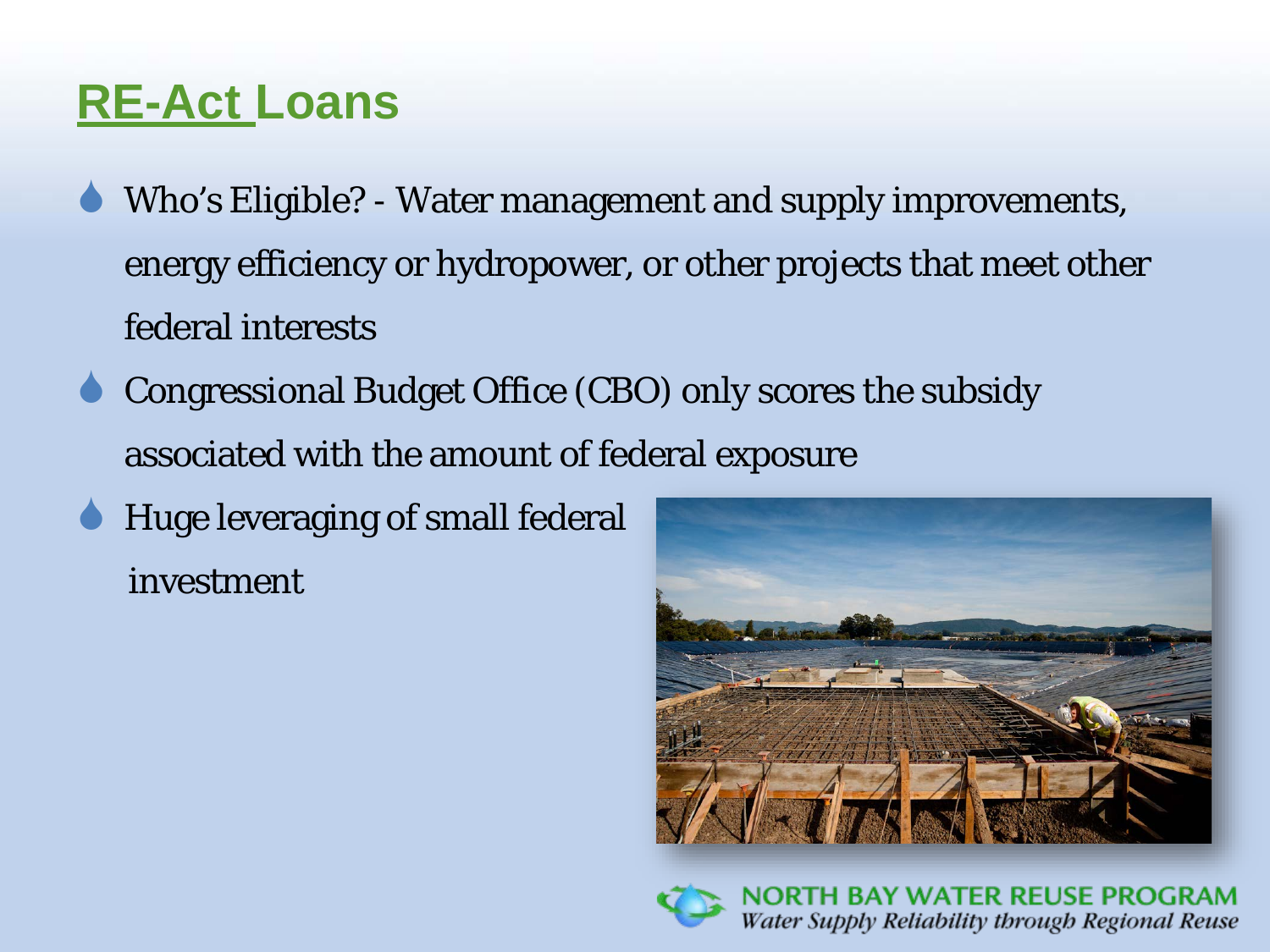## **Additional RE-Act Loan Benefits**

- No requirement to borrow for a debt service reserve fund
- A 5-year or longer deferral on initiation of repayment
- Amortized over 35-years rather than 30-year maximum for municipal bonds
- Ability to refinance existing water infrastructure debt



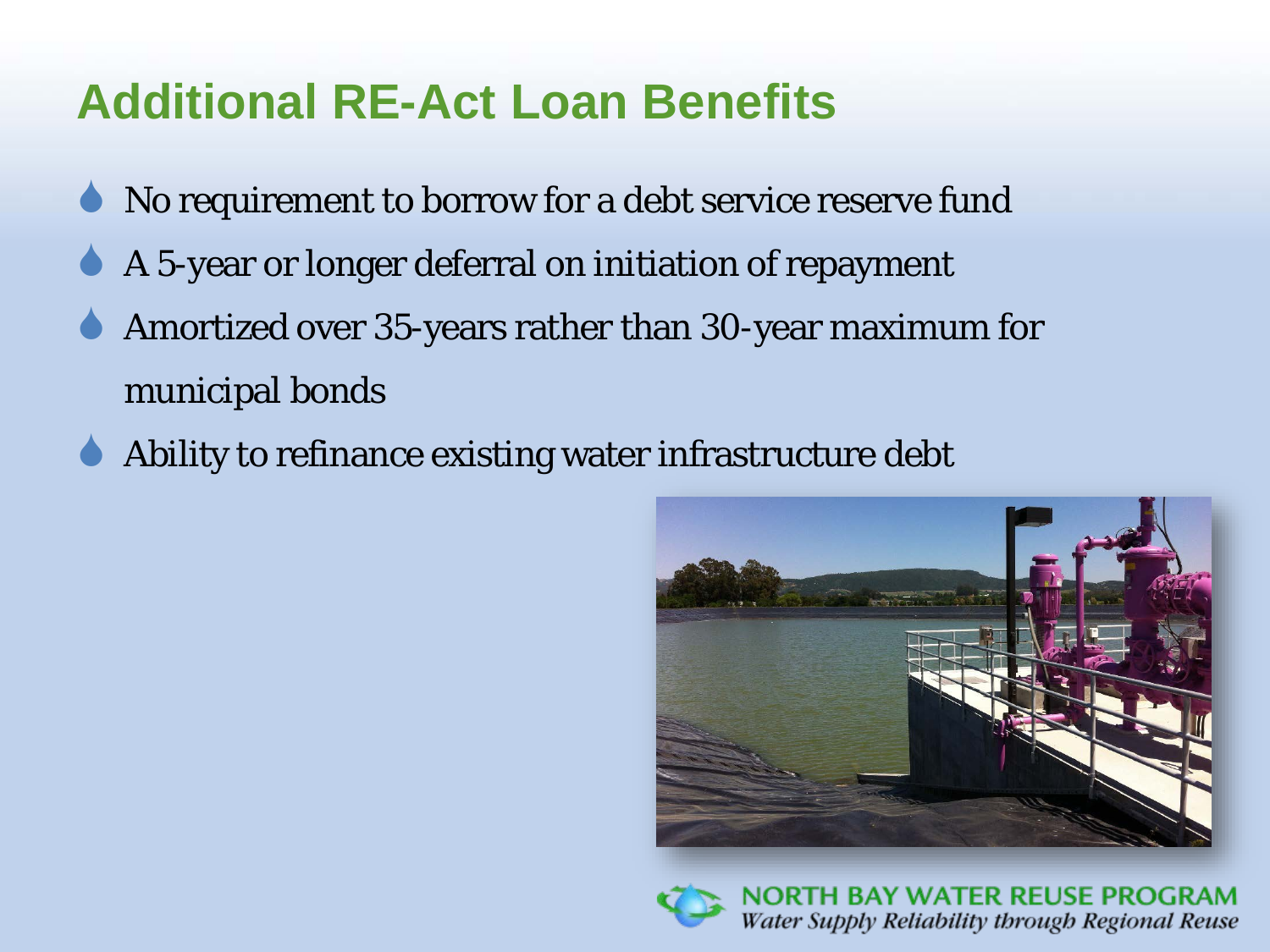#### **Difference between RE-Act Loans and WIFIA Loans**

- WIFIA loans cannot be matched with municipal financing
- WIFIA loans cannot be used to support water storage projects beyond those otherwise eligible under the drinking water SRF
- RE-Act loans can be used to refinance existing debt, if refinancing creates additional capacity to invest more in water infrastructure; WIFIA is silent on this authority
- RE-Act loans will not compete with funds available to the SRFs

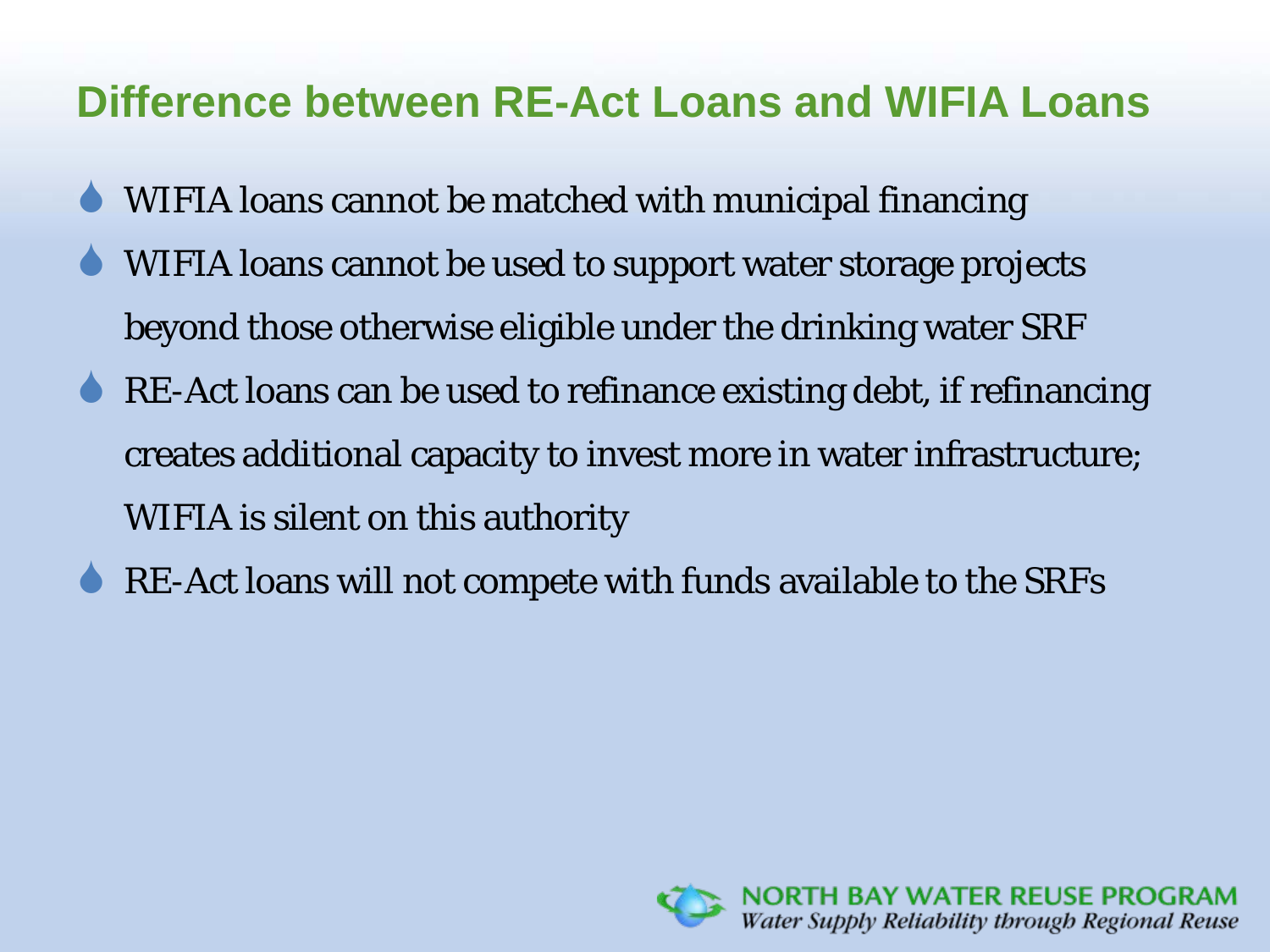# **Transfer of Title Authority**

- Allow transfer of a Reclamation project to a non-federal entity where construction and other obligations have been paid out by nonfederal project beneficiaries
- Allow non-federal operating entity to obtain loan guarantee under RE-Act that does not constitute 'third-party' finance obligation
- Transfer subject to meeting (NEPA/ESA) requirements and no objection from committee of jurisdiction within 60-days of transfer

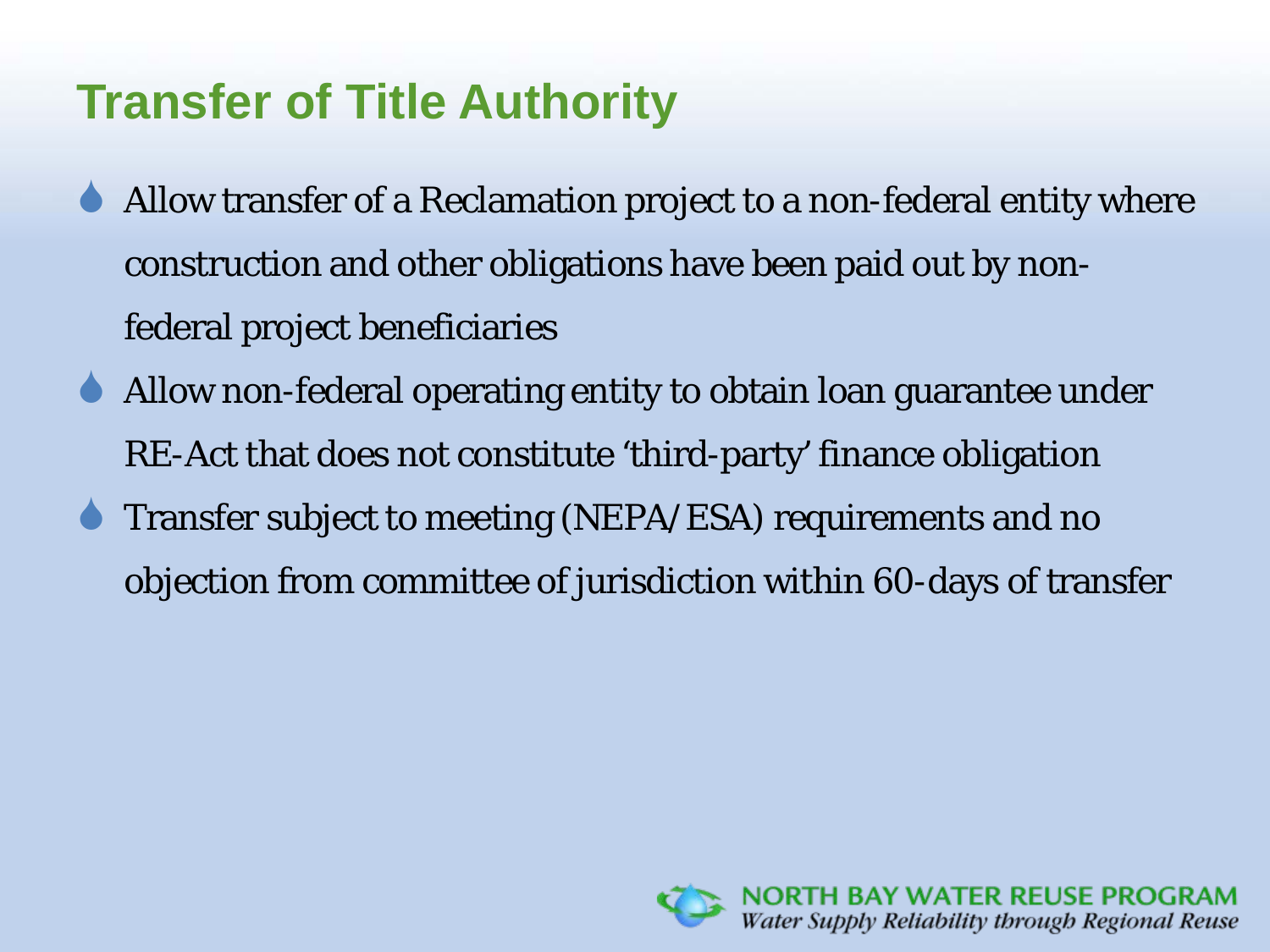#### **Grants for Storage, Integrated Regional Water Management and Recycling**

- Allows participation with local water management to develop storage and conveyance
- Provides authority to participate in projects with cost-shared grants of up to \$20 million per project or 25 % of total, whichever is less



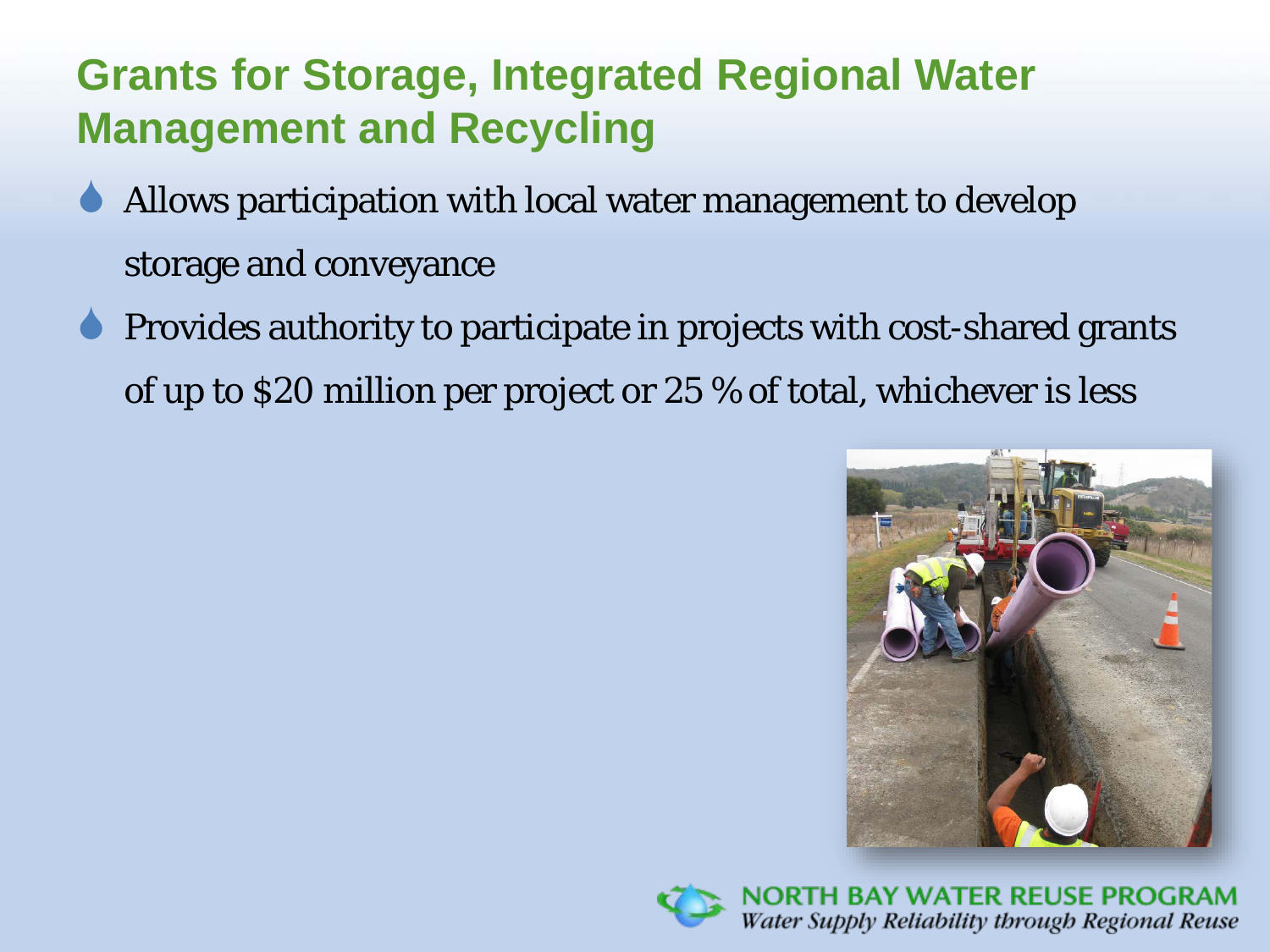## **For More Information**

- North Bay Water Reuse Authority Website
	- <sup>o</sup> Copy of the Draft Legislation
	- <sup>o</sup> Brochure that describes RE-ACT proposal and benefits
	- <sup>o</sup> White Papers on Key Issues
	- <sup>o</sup> RE-ACT Loan Calculator (calculate savings on financing)
		- Get Real-time quotes of the RE-ACT interest rates, adjust terms, make comparisons